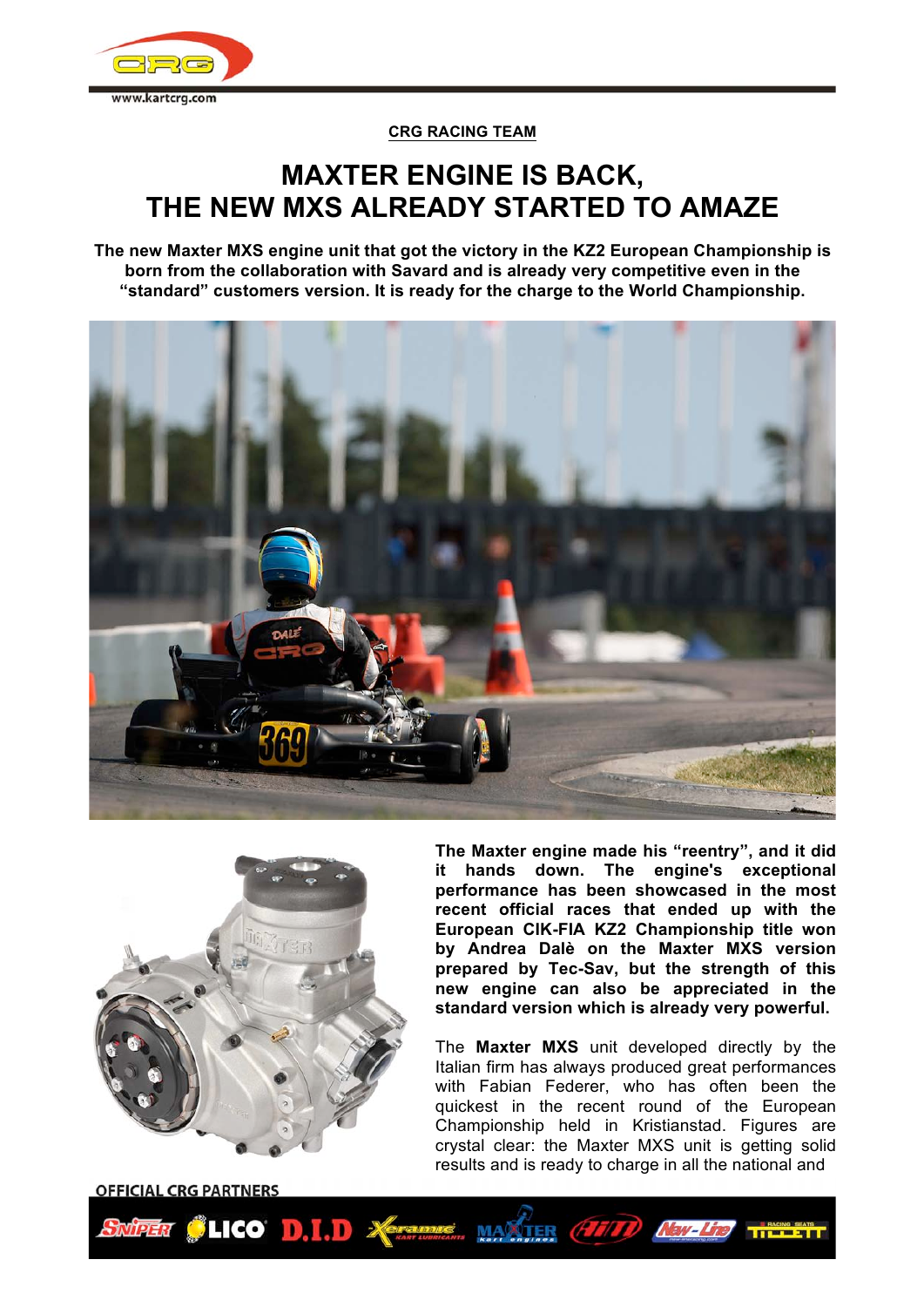



international championships first and in the most important appointments of the season next 12 October: the KZ World Championship and International KZ2 Super Cup CIK-FIA in Sarno (Salerno, Italy).

CRG and Tinini Group – company that is leading Maxter – President **Giancarlo Tinini** commented the success at the KZ2 European Championship with the following words: *"We won the KZ2 European Championship with Andrea Dalè and we had very good results also with all our drivers, both in KZ and in KZ2. The evolution of Maxter in the MXS version gave us a lot of satisfaction since its development, that has been done by Patrick Savard. In fact, the S in the acronym MXS stands for Savard, who has been developing our engines for several years now and he has also worked at the latest evolution, that features a modified sump. We homologated this latest version*  last year and now we started getting great results, drivers are really happy and production started *strong. We are receiving a lot of interest which makes us hopeful for the future."*

- This success is a great relaunch for Maxter engines...

*"I am really very happy on the performance and reliability of the engine – Giancarlo Tinini* confirmed – *we are on the right way. Maxter MXS is one of the quickest engines out there in the market, even in terms of customer engines. This is very important as the standard engine is already very quick when it gets out from the factory and it can be successfully employed in races straight away. The collaboration with Savard is great, we exchange information and interventions all the time which is producing stunning results, now even with the new peparator Lilio Frizzi. This year we have been racing with engines prepared by Savard and with those prepared directly by us, and the results are quite similar, which shows we made a good step forward in terms of quality as our company can now offer top level and very competitive products to its customers."*

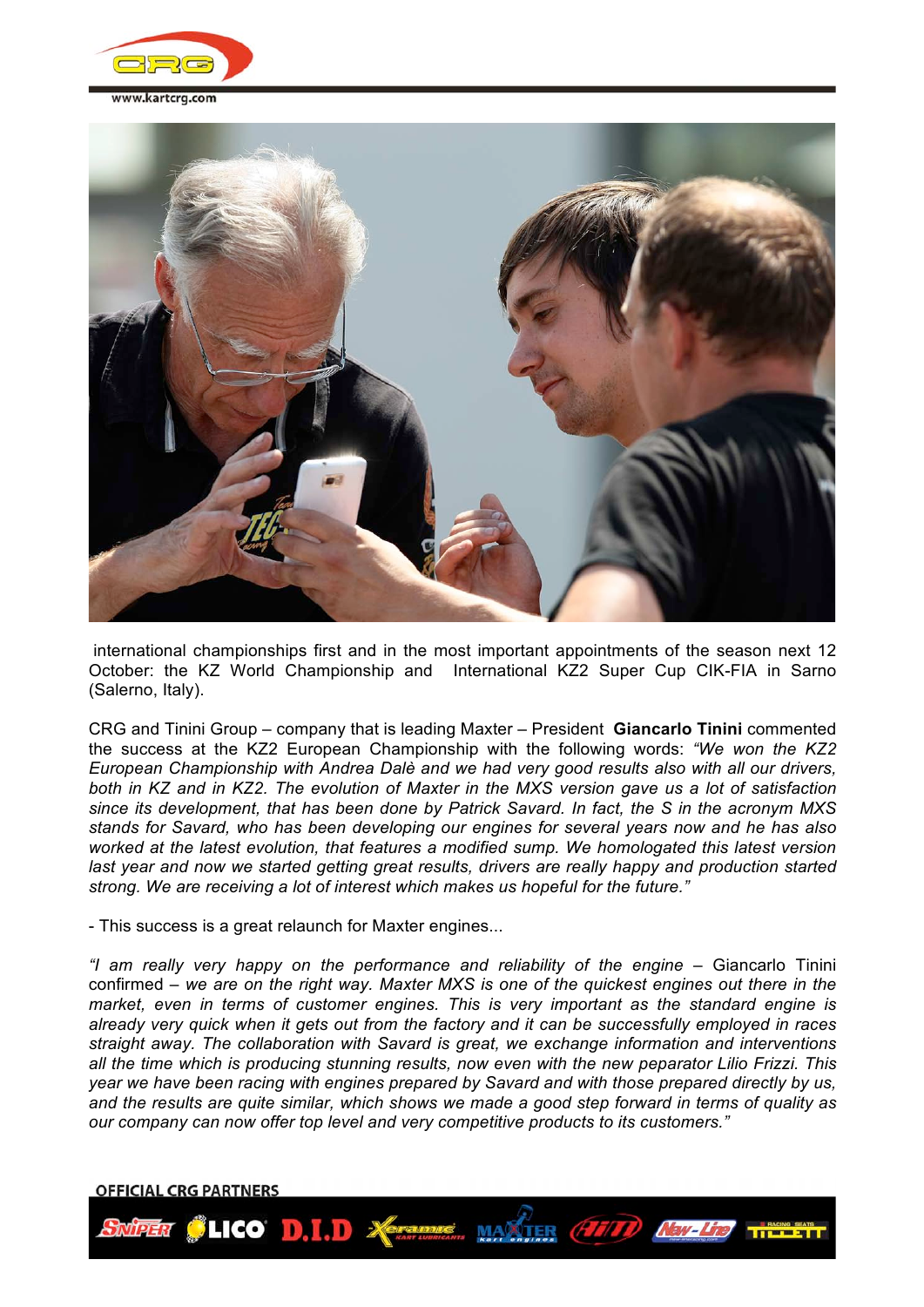



# **MAXTER ENGINE PALMARÈS**

#### **2001**

#### **2002**

**2003**

### **2004**

# **OFFICIAL CRG PARTNERS**

NICO HULKENBERG Open Masters Championship ICA JUNIOR CHAMPION VITANTONIO LIUZZI World Championship FSA CHAMPION

GIEDO VAN DER GARDE World Championship FSA CHAMPION JONATHAN THONON European Championship ICA CHAMPION SEBASTIEN BUEMI **European Championship ICA JUNIOR CHAMPION** ALESSANDRO MANETTI Asia Pacific Championship FA CHAMPION ALEXANDER SIMS Monaco Cup Trophy ICA JUNIOR CHAMPION NICO HULKENBERG Open Masters Championship ICA JUNIOR CHAMPION<br>GIUSEPPE RENDINA Italian National Championship ICA JUNIOR CHAMPION GIUSEPPE RENDINA Italian National Championship ICA JUNIOR CHAMPION<br>Italian Constructors Cup Trophy ICA JUNIOR CHAMPION Italian Constructors Cup Trophy

World Championship **FSA WORLD CHAMPION**<br>Furopean Championship **FICA CHAMPION** NICOLA BOCCHI European Championship KAZUMA KIMURA Asia Pacific Championship ICA CHAMPION EYRLND BRYNILDSN Viking Trophy ICA JUNIOR CHAMPION FABIO ONIDI **Italian National Championship** ICA JUNIOR CHAMPION PASQUALE IEVA Italian Cup Trophy ICA CHAMPION MAXTER **Interpret in the Italian Constructors Cup Trophy** ICA JUNIOR CHAMPION

RYUJI YAMAMOTO Asia Pacific Championship ICA CHAMPION HENKIE WALDSCHMIDT Open Masters Championship ICA CHAMPION ALESSANDRO MANETTI Open Masters Championship ICC CHAMPION SIMONE BRENNA **Italian National Championship** ICA JUNIOR CHAMPION GIUSEPPE ANNUNZIATA Italian National Championship ICA CHAMPION

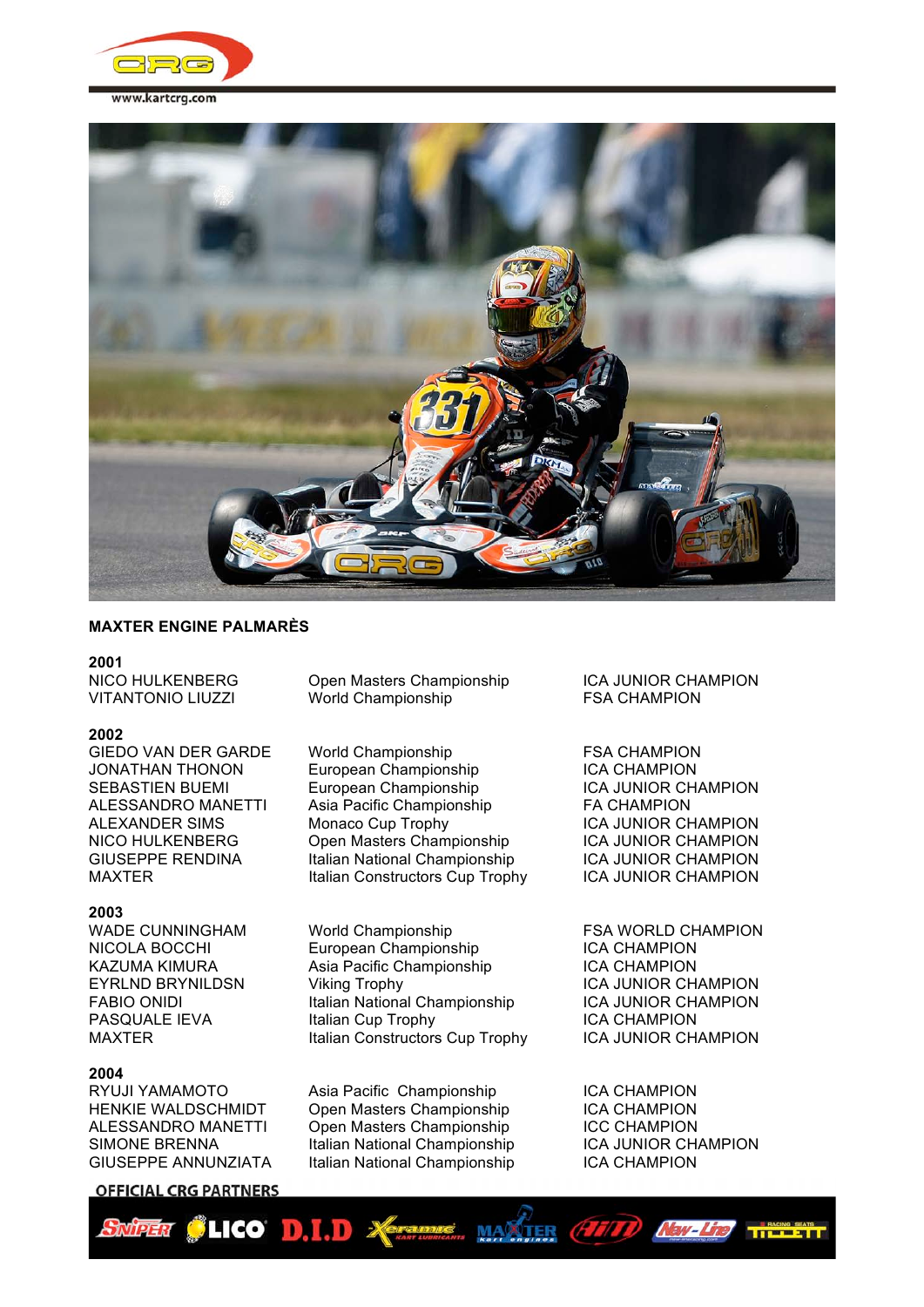

CLAUDIO BERTOZZI lalian National Championship 100 SENIOR CHAMPION SIMONE BRENNA **Italian Cup Trophy** ICA JUNIOR CHAMPION MASSIMO REGINATO ltalian Cup Trophy **ICA CHAMPION 2005** ARMANDO PARENTE Open Masters Championship ICA CHAMPION **2006** MIQUEL JULIA' PERELLO WSK International Series ICA CHAMPION JULES BIANCHI WSK International Series ICC CHAMPION **2007** JONATHAN THONON WSK International Series KZ2 CHAMPION **2008** World Cup Championship KF1 CHAMPION JONATHAN THONON World Cup Norman KZ1 CHAMPION JONATHAN THONON European Championship KZ1 CHAMPION AARO VAINIO European Championship KF3 CHAMPION **2009** ARNAUD KOZLINSKI World Championship SKF CHAMPION JONATHAN THONON World Cup Norman KZ1 CHAMPION AARO VAINIO European Championship SKF CHAMPION AARO VAINIO **European Championship** KF1 CHAMPION ANDREAS FASBERG Viking Cup Trophy KZ2 CHAMPION ARNAUD KOZLINSKI WSK International Series SKF CHAMPION **2010** KIYOTO FUJINAMI Asia Pacific Cup Trophy KF2 CHAMPION MATTHEW GRAHAM Asia Pacific Cup Trophy KF3 CHAMPION JONATHAN THONON WSK World Series KZ2 CHAMPION MAX VERSTAPPEN WSK World Series<br>JONATHAN THONON WSK Euro Series JONATHAN THONON WSK Euro Series KZ1 CHAMPION MAX VERSTAPPEN WSK Euro Series KF3 CHAMPION MAX VERSTAPPEN WSK Nations Cup **KZ3 CHAMPION** MAXTER **Italian Constructors Cup Trophy** KZ2 CHAMPION MAXTER **Italian Constructors Cup Trophy** KF3 CHAMPION **2011** JONATHAN THONON World Cup **KZ1 CHAMPION** MIRKO TORSELLINI WSK Final Cup The Mirk Canadian Mirk C2 CHAMPION JORRIT PEX **German Championship DKM** KZ2 CHAMPION **2012** FABIAN FEDERER **Andrea Margutti Trophy** KZ2 CHAMPION JORDON LENNOX LAMB World Cup Noted Cup Noted Cup KZ2 CHAMPION JORDON LENNOX LAMB WSK Master Series KZ2 CHAMPION **2014** ANDREA DALE' European Championship KZ2 CHAMPION

CLICO D.I.D X TRANSIC MARTIER (HITT) NEW-LID TITLETI

CRG SpA Press Office www.kartcrg.com 05 August 2014

**SNIPERI** 

**OFFICIAL CRG PARTNERS**